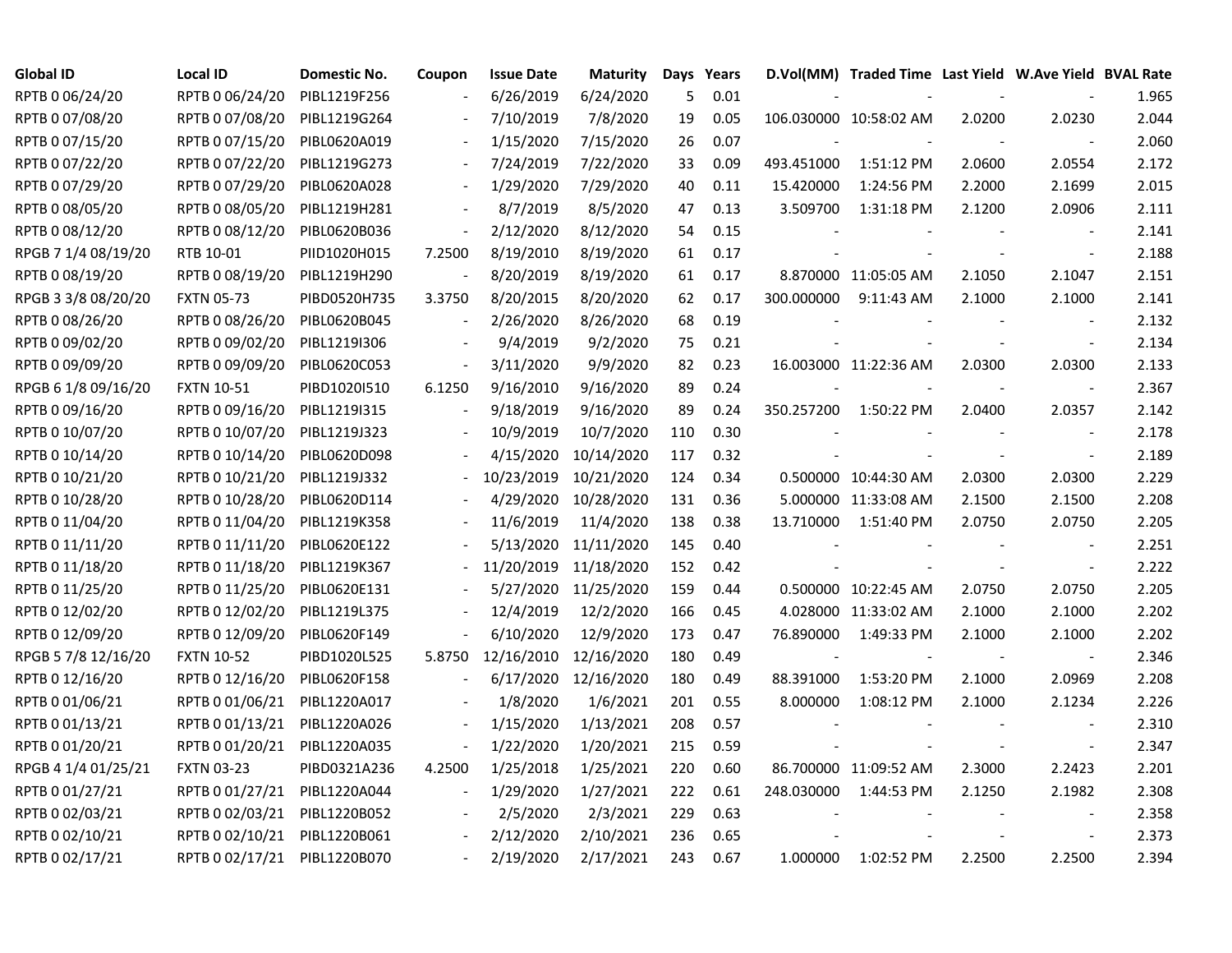| <b>Global ID</b>     | <b>Local ID</b>   | <b>Domestic No.</b> | Coupon                   | <b>Issue Date</b>     | <b>Maturity</b>       |     | Days Years |                         | D.Vol(MM) Traded Time Last Yield W.Ave Yield BVAL Rate |        |                          |       |
|----------------------|-------------------|---------------------|--------------------------|-----------------------|-----------------------|-----|------------|-------------------------|--------------------------------------------------------|--------|--------------------------|-------|
| RPTB 0 02/24/21      | RPTB 0 02/24/21   | PIBL1220B089        | $\blacksquare$           | 2/26/2020             | 2/24/2021             | 250 | 0.68       |                         |                                                        |        |                          | 2.277 |
| RPGB 7 3/8 03/03/21  | RTB 10-02         | PIID1021C027        | 7.3750                   | 3/3/2011              | 3/3/2021              | 257 | 0.70       |                         |                                                        |        |                          | 2.309 |
| RPTB 0 03/03/21      | RPTB 0 03/03/21   | PIBL1220C097        |                          | 3/4/2020              | 3/3/2021              | 257 | 0.70       |                         |                                                        |        |                          | 2.427 |
| RPTB 0 03/10/21      | RPTB 0 03/10/21   | PIBL1220C104        |                          | 3/11/2020             | 3/10/2021             | 264 | 0.72       |                         |                                                        |        |                          | 2.445 |
| RPTB 0 03/17/21      | RPTB 0 03/17/21   | PIBL1220C113        | $\overline{\phantom{a}}$ | 3/18/2020             | 3/17/2021             | 271 | 0.74       |                         |                                                        |        |                          | 2.504 |
| RPGB 3 1/2 03/20/21  | <b>FXTN 07-57</b> | PIBD0721C574        | 3.5000                   | 3/20/2014             | 3/20/2021             | 274 | 0.75       |                         | 2.500000 11:16:30 AM                                   | 2.4000 | 2.4000                   | 2.453 |
| RPTB 0 04/07/21      | RPTB 0 04/07/21   | PIBL1220D149        | $\blacksquare$           | 4/8/2020              | 4/7/2021              | 292 | 0.80       | 105.068000              | 1:02:39 PM                                             | 2.3500 | 2.3452                   | 2.535 |
| RPTB 0 04/14/21      | RPTB 0 04/14/21   | PIBL1220D158        | $\frac{1}{2}$            | 4/15/2020             | 4/14/2021             | 299 | 0.82       | 266.158000              | 1:51:27 PM                                             | 2.3500 | 2.3500                   | 2.550 |
| RPTB 0 04/21/21      | RPTB 0 04/21/21   | PIBL1220D167        | $\blacksquare$           | 4/22/2020             | 4/21/2021             | 306 | 0.84       | 310.000000              | 1:50:39 PM                                             | 2.3750 | 2.3750                   | 2.571 |
| RPGB 6 1/2 04/28/21  | <b>FXTN 10-53</b> | PIBD1021D531        | 6.5000                   | 4/28/2011             | 4/28/2021             | 313 | 0.86       |                         |                                                        |        |                          | 2.714 |
| RPTB 0 04/28/21      | RPTB 0 04/28/21   | PIBL1220D176        | $\overline{\phantom{a}}$ | 4/29/2020             | 4/28/2021             | 313 | 0.86       | 489.721000              | 1:51:03 PM                                             | 2.3750 | 2.3752                   | 2.576 |
| RPTB 0 05/05/21      | RPTB 0 05/05/21   | PIBL1220E184        |                          | 5/6/2020              | 5/5/2021              | 320 | 0.88       |                         |                                                        |        | $\sim$                   | 2.567 |
| RPTB 0 05/12/21      | RPTB 0 05/12/21   | PIBL1220E193        |                          | 5/13/2020             | 5/12/2021             | 327 | 0.90       |                         |                                                        |        |                          | 2.559 |
| RPTB 0 05/19/21      | RPTB 0 05/19/21   | PIBL1220E200        |                          | 5/20/2020             | 5/19/2021             | 334 | 0.91       |                         |                                                        |        |                          | 2.610 |
| RPTB 0 05/26/21      | RPTB 0 05/26/21   | PIBL1220E219        |                          | 5/27/2020             | 5/26/2021             | 341 | 0.93       |                         |                                                        |        |                          | 2.575 |
| RPTB 0 06/02/21      | RPTB 0 06/02/21   | PIBL1220F227        |                          | 6/3/2020              | 6/2/2021              | 348 | 0.95       | 5.641000                | 1:10:23 PM                                             | 2.3500 | 2.3553                   | 2.579 |
| RPTB 0 06/09/21      | RPTB 0 06/09/21   | PIBL1220F236        | $\blacksquare$           | 6/10/2020             | 6/9/2021              | 355 | 0.97       | 250.020000              | 1:53:12 PM                                             | 2.3750 | 2.3613                   | 2.574 |
| RPGB 4 7/8 06/13/21  | RTB 03-09         | PIID0321F092        | 4.8750                   | 6/13/2018             | 6/13/2021             | 359 | 0.98       |                         |                                                        |        | $\blacksquare$           | 2.435 |
| RPTB 0 06/16/21      | RPTB 0 06/16/21   | PIBL1220F245        |                          | 6/17/2020             | 6/16/2021             | 362 | 0.99       | 239.307000              | 1:35:24 PM                                             | 2.3600 | 2.3549                   | 2.541 |
| RPGB 5 3/4 10/20/21  | RTB 10-03         | PIID1021J039        | 5.7500                   |                       | 10/20/2011 10/20/2021 | 488 | 1.34       |                         |                                                        |        | $\overline{\phantom{a}}$ | 2.518 |
| RPGB 5 3/4 11/24/21  | <b>FXTN 10-55</b> | PIBD1021K551        | 5.7500                   | 11/24/2011 11/24/2021 |                       | 523 | 1.43       |                         |                                                        |        |                          | 2.533 |
| RPGB 63/801/19/22    | <b>FXTN 10-54</b> | PIBD1022G545        | 6.3750                   | 7/19/2011             | 1/19/2022             | 579 | 1.59       | 9.300000                | 1:00:41 PM                                             | 2.5850 | 2.5850                   | 2.567 |
| RPGB 4 01/26/22      | <b>FXTN 05-74</b> | PIBD0522A747        | 4.0000                   | 1/26/2017             | 1/26/2022             | 586 | 1.60       | 1001.240000 11:10:42 AM |                                                        | 2.5850 | 2.5238                   | 2.590 |
| RPGB 15 03/14/22     | <b>FXTN 20-02</b> | PIBD2022C021        | 15.0000                  | 3/14/2002             | 3/14/2022             | 633 | 1.73       |                         |                                                        |        | $\blacksquare$           | 2.580 |
| RPGB 4 3/4 07/04/22  | <b>FXTN 03-24</b> | PIBD0322G247        | 4.7500                   | 7/4/2019              | 7/4/2022              | 745 | 2.04       |                         | 0.810000 11:45:41 AM                                   | 2.6000 | 2.6000                   | 2.671 |
| RPGB 4 7/8 08/02/22  | <b>FXTN 10-56</b> | PIBD1022H562        | 4.8750                   | 8/2/2012              | 8/2/2022              | 774 | 2.12       |                         |                                                        |        |                          | 2.648 |
| RPGB 4 3/4 09/13/22  | <b>FXTN 10-57</b> | PIBD1022I570        | 4.7500                   | 9/13/2012             | 9/13/2022             | 816 | 2.23       |                         |                                                        |        |                          | 2.651 |
| RPGB 12 3/4 10/17/22 | <b>FXTN 20-03</b> | PIBD2022J033        | 12.7500                  |                       | 10/17/2002 10/17/2022 | 850 | 2.33       |                         |                                                        |        |                          | 2.663 |
| RPGB 4 5/8 12/04/22  | RTB 05-11         | PIID0522L114        | 4.6250                   | 12/4/2017             | 12/4/2022             | 898 | 2.46       | 287.185000              | 1:15:01 PM                                             | 2.6350 | 2.6265                   | 2.677 |
| RPGB 4 12/06/22      | <b>FXTN 10-58</b> | PIBD1022L585        | 4.0000                   | 12/6/2012             | 12/6/2022             | 900 | 2.46       |                         |                                                        |        | $\overline{\phantom{a}}$ | 2.680 |
| RPGB 4 3/8 02/11/23  | RTB 03-10         | PIID0323B101        | 4.3750                   | 2/11/2020             | 2/11/2023             | 967 | 2.65       | 1163.300000             | 1:47:37 PM                                             | 2.6150 | 2.6233                   | 2.666 |
| RPGB 13 02/20/23     | <b>FXTN 20-04</b> | PIBD2023B048        | 13.0000                  | 2/20/2003             | 2/20/2023             | 976 | 2.67       |                         |                                                        |        | $\blacksquare$           | 2.706 |
| RPGB 5 1/2 03/08/23  | <b>FXTN 05-75</b> | PIBD0523C752        | 5.5000                   | 3/8/2018              | 3/8/2023              | 992 | 2.72       |                         | 100.000000 11:06:00 AM                                 | 2.6750 | 2.6750                   | 2.708 |
| RPGB 3 1/2 04/21/23  | <b>FXTN 07-58</b> | PIBD0723D588        | 3.5000                   | 4/21/2016             | 4/21/2023 1,036       |     | 2.84       |                         | 966.360000 11:53:50 AM                                 | 2.6900 | 2.6936                   | 2.736 |
| RPGB 11 7/8 05/29/23 | <b>FXTN 20-05</b> | PIBD2023E054        | 11.8750                  | 5/29/2003             | 5/29/2023 1,074       |     | 2.94       | $\sim$                  |                                                        |        |                          | 2.739 |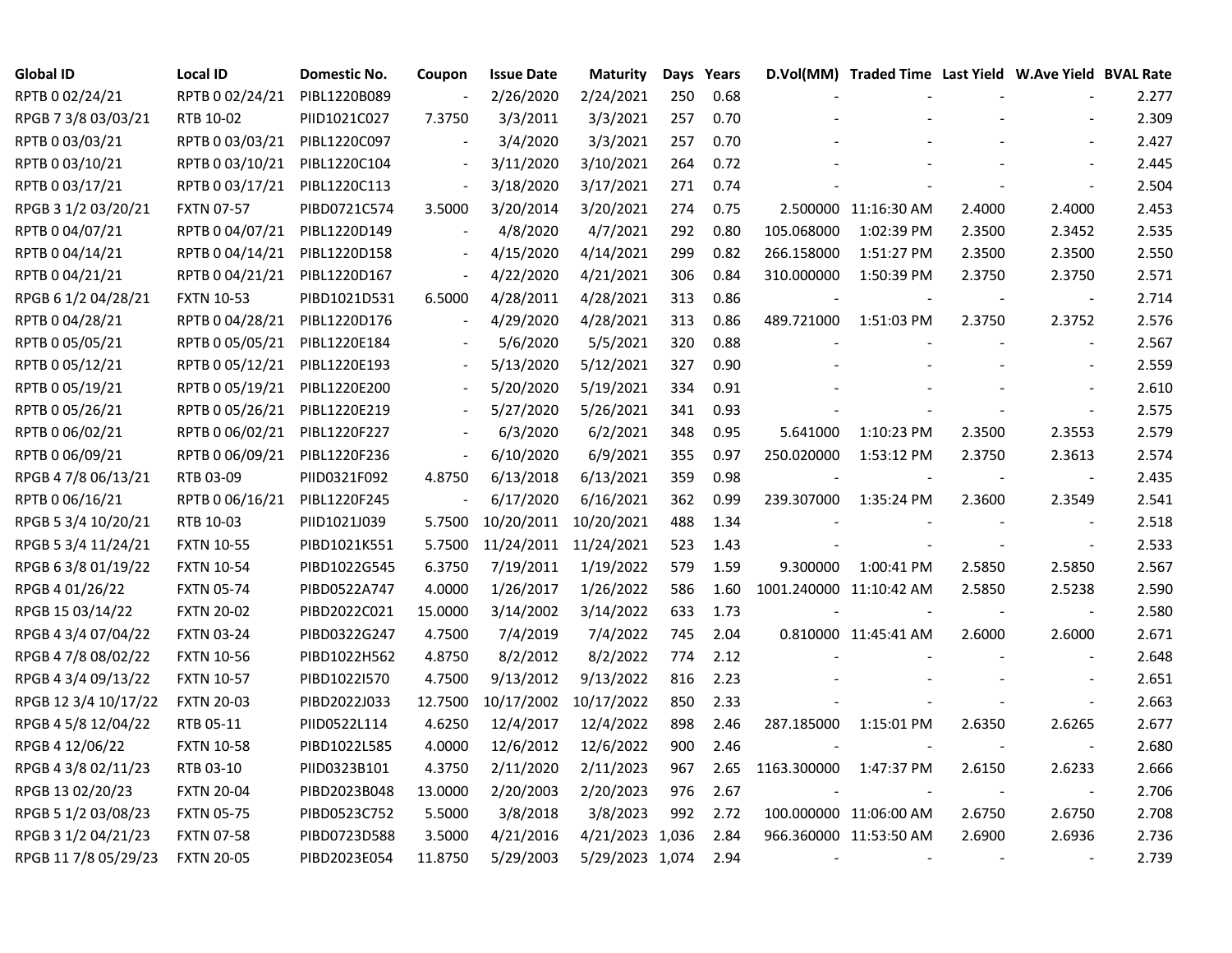| <b>Global ID</b>     | <b>Local ID</b>   | Domestic No. | Coupon  | <b>Issue Date</b> | <b>Maturity</b>        | Days Years |                         | D.Vol(MM) Traded Time Last Yield W.Ave Yield BVAL Rate |        |                          |       |
|----------------------|-------------------|--------------|---------|-------------------|------------------------|------------|-------------------------|--------------------------------------------------------|--------|--------------------------|-------|
| RPGB 3 1/4 08/15/23  | RTB 10-04         | PIID1023H046 | 3.2500  | 8/15/2013         | 8/15/2023 1,152        | 3.15       | 108.775000              | 1:54:34 PM                                             | 2.8500 | 2.8803                   | 2.817 |
| RPGB 11 3/8 10/23/23 | <b>FXTN 20-06</b> | PIBD2023J068 | 11.3750 | 10/23/2003        | 10/23/2023 1,221       | 3.34       |                         |                                                        | $\sim$ | $\blacksquare$           | 2.783 |
| RPGB 6 1/4 03/12/24  | RTB 05-12         | PIID0524C129 | 6.2500  | 3/12/2019         | 3/12/2024 1,362        | 3.73       | 1105.560000             | 1:53:58 PM                                             | 2.7650 | 2.7529                   | 2.795 |
| RPGB 4 1/2 04/20/24  | <b>FXTN 07-59</b> | PIBD0724D595 | 4.5000  | 4/20/2017         | 4/20/2024 1,401        | 3.84       |                         | 4.300000 11:34:19 AM                                   | 2.9000 | 2.9000                   | 2.837 |
| RPGB 12 3/8 06/03/24 | <b>FXTN 20-07</b> | PIBD2024F075 | 12.3750 | 6/3/2004          | 6/3/2024 1,445         | 3.96       |                         |                                                        |        | $\overline{\phantom{a}}$ | 2.848 |
| RPGB 12 7/8 08/05/24 | <b>FXTN 20-08</b> | PIBD2024H086 | 12.8750 | 8/5/2004          | 8/5/2024 1,508         | 4.13       |                         |                                                        |        | $\sim$                   | 2.866 |
| RPGB 4 1/8 08/20/24  | <b>FXTN 10-59</b> | PIBD1024H595 | 4.1250  | 8/20/2014         | 8/20/2024 1,523        | 4.17       |                         |                                                        |        | $\sim$                   | 2.909 |
| RPGB 4 1/4 10/17/24  | <b>FXTN 05-76</b> | PIBD0524J762 | 4.2500  | 10/17/2019        | 10/17/2024 1,581       | 4.33       | 6000.500000 10:52:15 AM |                                                        | 2.8100 | 2.8174                   | 2.844 |
| RPGB 13 3/4 11/11/24 | <b>FXTN 20-09</b> | PIBD2024K091 | 13.7500 | 11/11/2004        | 11/11/2024 1,606       | 4.40       |                         |                                                        |        | $\blacksquare$           | 2.894 |
| RPGB 5 3/4 04/12/25  | <b>FXTN 07-61</b> | PIBD0725D618 | 5.7500  | 4/12/2018         | 4/12/2025 1,758        | 4.81       | 17.800000               | 1:27:22 PM                                             | 2.9250 | 2.9250                   | 3.023 |
| RPGB 12 1/8 04/14/25 | <b>FXTN 20-10</b> | PIBD2025D103 | 12.1250 | 4/14/2005         | 4/14/2025 1,760        | 4.82       |                         |                                                        |        | $\overline{\phantom{a}}$ | 2.938 |
| RPGB 3 5/8 09/09/25  | <b>FXTN 10-60</b> | PIBD10251608 | 3.6250  | 9/9/2015          | 9/9/2025 1,908         | 5.22       |                         | 175.095000 10:40:42 AM                                 | 3.0000 | 2.9014                   | 2.919 |
| RPGB 12 1/8 10/20/25 | <b>FXTN 20-11</b> | PIBD2025J116 | 12.1250 | 10/20/2005        | 10/20/2025 1,949       | 5.34       |                         |                                                        |        | $\blacksquare$           | 2.992 |
| RPGB 18 1/4 11/29/25 | <b>FXTN 25-01</b> | PIBD2525K015 | 18.2500 | 11/29/2000        | 11/29/2025 1,989       | 5.45       |                         |                                                        |        | $\sim$                   | 3.003 |
| RPGB 10 1/4 01/19/26 | <b>FXTN 20-12</b> | PIBD2026A122 | 10.2500 | 1/19/2006         | 1/19/2026 2,040        | 5.59       |                         |                                                        |        | $\sim$                   | 3.018 |
| RPGB 6 1/4 02/14/26  | <b>FXTN 07-62</b> | PIBD0726B627 | 6.2500  | 2/14/2019         | 2/14/2026 2,066        | 5.66       | 202.000000              | 1:18:46 PM                                             | 3.0000 | 2.9005                   | 2.882 |
| RPGB 3 1/2 09/20/26  | RTB 10-05         | PIID1026I057 | 3.5000  | 9/20/2016         | 9/20/2026 2,284        | 6.25       | 1.700000                | 1:36:14 PM                                             | 3.4700 | 3.4206                   | 3.170 |
| RPGB 6 1/4 10/20/26  | RTB 15-01         | PIID1526J019 | 6.2500  | 10/20/2011        | 10/20/2026 2,314       | 6.34       |                         |                                                        |        |                          | 3.128 |
| RPGB 8 12/07/26      | <b>FXTN 20-13</b> | PIBD2026L139 | 8.0000  | 12/7/2006         | 12/7/2026 2,362        | 6.47       |                         |                                                        |        | $\blacksquare$           | 3.109 |
| RPGB 5 3/8 03/01/27  | RTB 15-02         | PIID1527C023 | 5.3750  | 3/1/2012          | 3/1/2027 2,446         | 6.70       |                         | 100.000000 11:03:05 AM                                 | 3.2865 | 3.2865                   | 3.306 |
| RPGB 4 3/4 05/04/27  | <b>FXTN 10-61</b> | PIBD1027E617 | 4.7500  | 5/4/2017          | 5/4/2027 2,510         | 6.87       |                         |                                                        |        | $\overline{\phantom{a}}$ | 3.220 |
| RPGB 8 5/8 09/06/27  | <b>FXTN 20-14</b> | PIBD2027I140 | 8.6250  | 9/6/2007          | 9/6/2027 2,635         | 7.21       |                         |                                                        |        | $\blacksquare$           | 3.184 |
| RPGB 6 1/4 03/22/28  | <b>FXTN 10-63</b> | PIBD1028C635 | 6.2500  | 3/22/2018         | 3/22/2028 2,833        | 7.76       |                         | 5.000000 10:12:16 AM                                   | 3.3000 | 3.3000                   | 3.263 |
| RPGB 9 1/2 12/04/28  | <b>FXTN 20-15</b> | PIBD2028L151 | 9.5000  | 12/4/2008         | 12/4/2028 3,090        | 8.46       |                         |                                                        |        | $\blacksquare$           | 3.283 |
| RPGB 6 7/8 01/10/29  | <b>FXTN 10-64</b> | PIBD1029A644 | 6.8750  | 1/10/2019         | 1/10/2029 3,127        | 8.56       | 78.350000               | 1:06:31 PM                                             | 3.3000 | 3.3000                   | 3.277 |
| RPGB 8 3/4 05/27/30  | <b>FXTN 20-16</b> | PIBD2030E166 | 8.7500  | 5/27/2010         | 5/27/2030 3,629        | 9.94       |                         |                                                        |        | $\sim$                   | 3.331 |
| RPGB 12 1/2 07/28/30 | <b>FXTN 25-02</b> | PIBD2530G029 | 12.5000 | 7/28/2005         | 7/28/2030 3,691 10.11  |            |                         |                                                        |        | $\sim$                   | 3.376 |
| RPGB 11 1/4 01/26/31 | <b>FXTN 25-03</b> | PIBD2531A032 | 11.2500 | 1/26/2006         | 1/26/2031 3,873 10.60  |            |                         |                                                        |        | $\sim$                   | 3.403 |
| RPGB 8 07/19/31      | <b>FXTN 20-17</b> | PIBD2031G171 | 8.0000  | 7/19/2011         | 7/19/2031 4,047 11.08  |            | 0.500000                | 1:14:37 PM                                             | 3.4500 | 3.4500                   | 3.422 |
| RPGB 9 3/8 10/05/31  | <b>FXTN 25-04</b> | PIBD2531J042 | 9.3750  | 10/5/2006         | 10/5/2031 4,125 11.29  |            |                         |                                                        |        | $\overline{\phantom{a}}$ | 3.534 |
| RPGB 5 7/8 02/02/32  | <b>FXTN 20-18</b> | PIBD2032B183 | 5.8750  | 2/2/2012          | 2/2/2032 4,245 11.62   |            |                         |                                                        |        | $\blacksquare$           | 3.543 |
| RPGB 5 7/8 03/01/32  | RTB 20-01         | PIID2032C014 | 5.8750  | 3/1/2012          | 3/1/2032 4,273 11.70   |            |                         | 15.000000 10:27:27 AM                                  | 3.8500 | 3.8500                   | 3.481 |
| RPGB 5 3/4 09/27/32  | <b>FXTN 20-19</b> | PIBD2032I195 | 5.7500  | 9/27/2012         | 9/27/2032 4,483 12.27  |            |                         |                                                        |        | $\overline{\phantom{a}}$ | 3.544 |
| RPGB 8 1/2 11/29/32  | <b>FXTN 25-05</b> | PIBD2532K057 | 8.5000  | 11/29/2007        | 11/29/2032 4,546 12.45 |            |                         |                                                        |        | $\overline{\phantom{a}}$ | 3.652 |
| RPGB 3 5/8 03/21/33  | <b>FXTN 20-20</b> | PIBD2033C206 | 3.6250  | 3/21/2013         | 3/21/2033 4,658 12.75  |            |                         | 747.495000 1:54:27 PM                                  | 3.9750 | 3.9760                   | 3.993 |